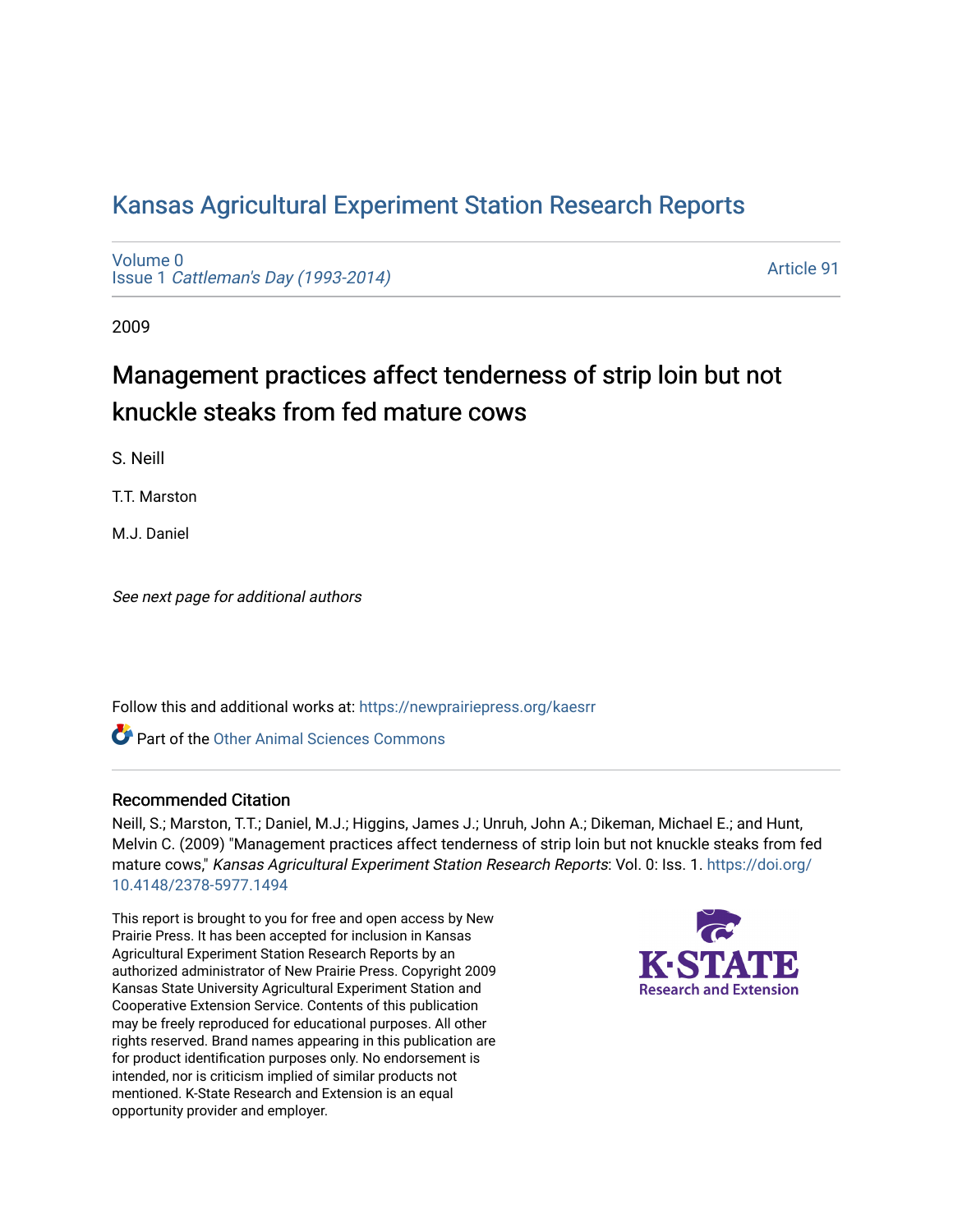## Management practices affect tenderness of strip loin but not knuckle steaks from fed mature cows

## Abstract

Approximately 16% of cattle slaughtered in the United States are cows. When these cows are removed from the herd, they are typically in thin condition. Steaks from these cows are considered tougher than those from young steers and heifers but could potentially be improved with alternative management practices, such as high concentrate feeding. Feeding high-concentrate diets, implanting, and feeding βagonists prior to harvest have been shown to improve performance and carcass meat yields. However, the effect on steak tenderness of feeding Zilmax (zilpaterol hydrochloride; Intervet Inc., Millsboro, DE) to mature cows is unknown. Therefore, the objective of this study was to determine the effects of concentrate feeding, implanting, and feeding Zilmax on tenderness of strip loin and knuckle steaks from cull cows fed for 70 days.

### Keywords

Cattlemen's Day, 2009; Report of progress (Kansas State University. Agricultural Experiment Station and Cooperative Extension Service); 1010; Kansas Agricultural Experiment Station contribution ; no. 09-168-S; Beef; Cattle; Steak tenderness

### Creative Commons License



This work is licensed under a [Creative Commons Attribution 4.0 License](https://creativecommons.org/licenses/by/4.0/).

### Authors

S. Neill, T.T. Marston, M.J. Daniel, James J. Higgins, John A. Unruh, Michael E. Dikeman, and Melvin C. Hunt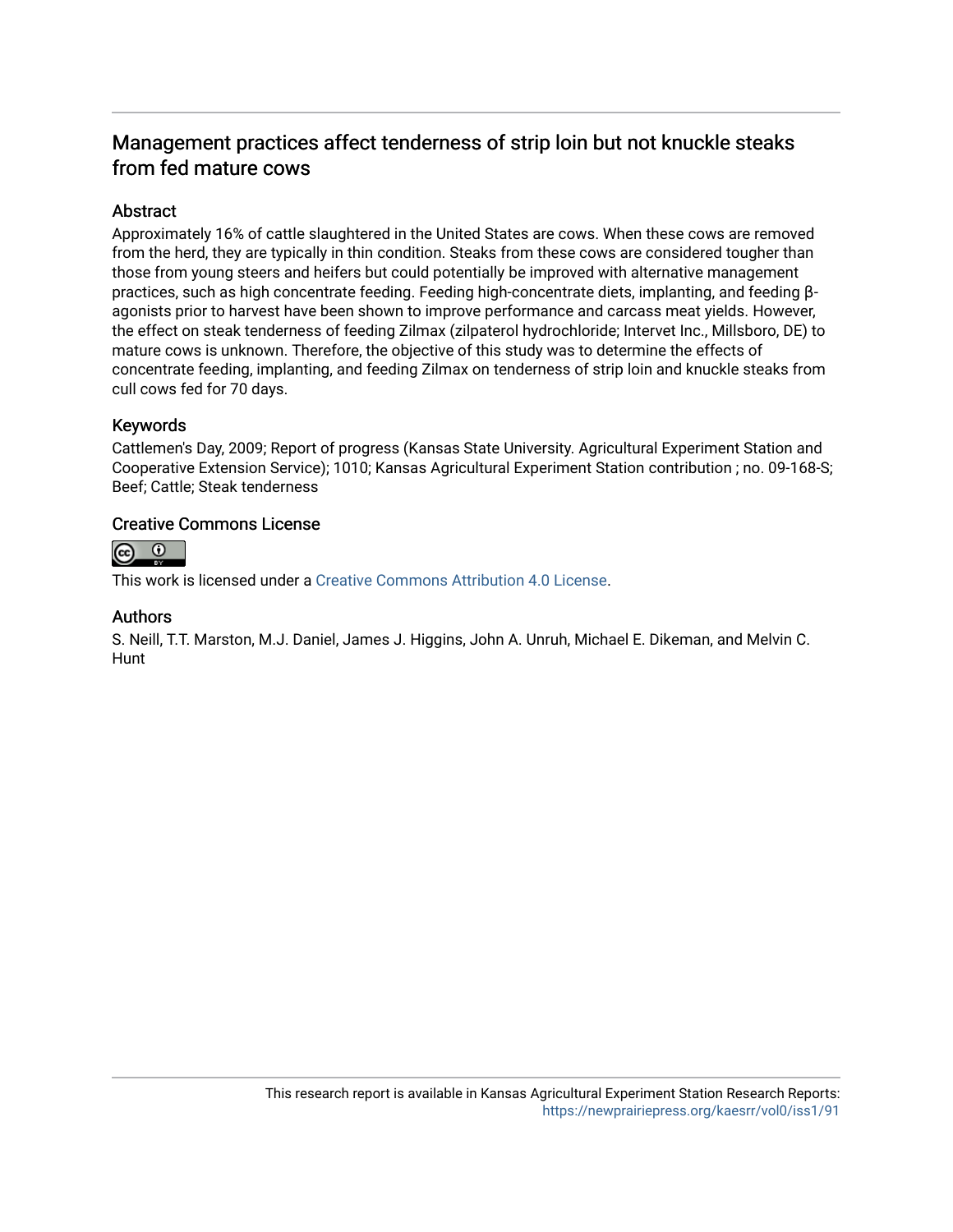# BEEF CATTLE RESEARCH 2009

# **Management Practices Affect Tenderness of Strip Loin but Not Knuckle Steaks from Fed Mature Cows1**

S. Neill, J. A. Unruh, T. T. Marston, M. J. Daniel, M. E. Dikeman, M. C. Hunt, and J. J. Higgins

## **Introduction**

Approximately 16% of cattle slaughtered in the United States are cows. When these cows are removed from the herd, they are typically in thin condition. Steaks from these cows are considered tougher than those from young steers and heifers but could potentially be improved with alternative management practices, such as high-concentrate feeding. Feeding high-concentrate diets, implanting, and feeding β-agonists prior to harvest have been shown to improve performance and carcass meat yields. However, the effect on steak tenderness of feeding Zilmax (zilpaterol hydrochloride; Intervet Inc., Millsboro, DE) to mature cows is unknown. Therefore, the objective of this study was to determine the effects of concentrate feeding, implanting, and feeding Zilmax on tenderness of strip loin and knuckle steaks from cull cows fed for 70 days.

# **Experimental Procedures**

Sixty cull cows were assigned to one of five treatments: (1) grass fed on pasture (G), (2) concentrate fed (C) a grain sorghum-sorghum silage diet, (3) concentrate fed and implanted (CI) with Revalor-200 (200 mg of trenbolone acetate and 20 mg of estradiol; Intervet Inc.), (4) concentrate fed and fed Zilmax beginning on day 38 of the feeding period for 30 days followed by a 3-day withdrawal (CZ), and (5) concentrate fed, implanted, and fed Zilmax (CIZ). Cattle were fed for 70 days before slaughter and carcass data collection. Implanted cows were implanted on day 0 in the right ear with Revalor-200 per the manufacturer's instructions. Zilmax was fed at the end of the feeding period for 30 days prior to a required 3-day withdrawal before harvest. Seven cows were removed from the study because of health, pregnancy, or death. Removal was not related to treatment.

Cattle were humanely harvested at a commercial abattoir, where left sides were fabricated into boneless, closely-trimmed subprimal cuts according to guidelines of the North American Meat Processors Association (NAMP, 2006) approximately 72 hours postmortem. Steaks were cut from the strip loin and knuckle subprimals after aging in a vacuum package for 14 days. Two steaks from each subprimal were randomly assigned to Warner-Bratzler shear force (WBSF) testing and sensory panel evaluation. Steaks were weighed prior to cooking, cooked to an internal temperature of 104°F, turned, and cooked to a final internal temperature of 158°F. Following a 30-minute cooling period, steaks were reweighed to determine cooking loss percentages. Steaks were chilled at 32°F overnight, and eight 0.5-in.-diameter cores were removed parallel to the muscle fiber direction for WBSF determination using the Instron Universal Testing Machine

<sup>&</sup>lt;sup>1</sup> Funded by the Beef Checkoff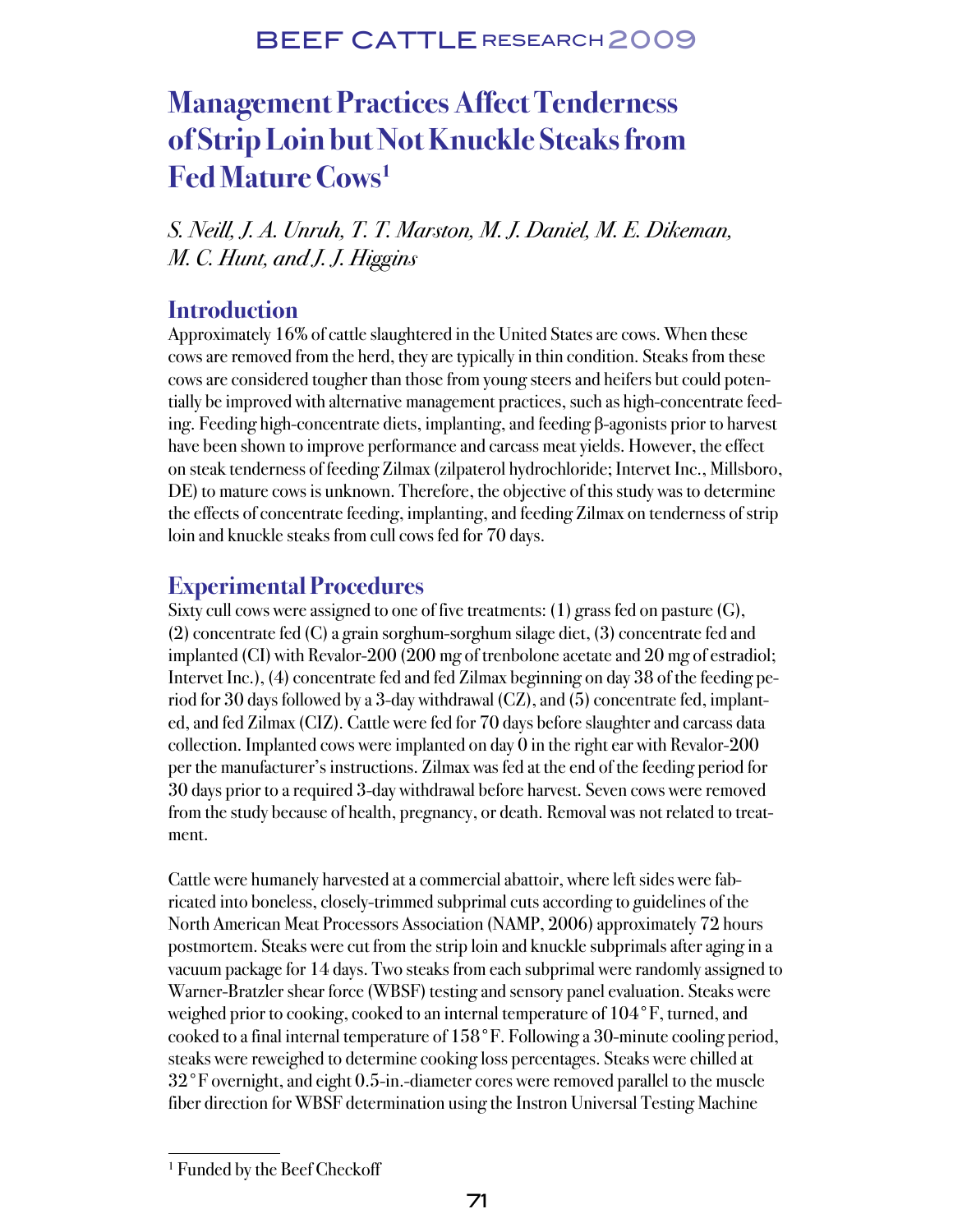# BEEF CATTLE RESEARCH 2009

with a 110-lb compression load cell and a crosshead speed of 9.84 in./minute. Sensory steaks were thawed in a refrigerator for 24 hours and cooked according to the procedures described previously. Following cooking, steaks were cut into  $0.5 \times 0.5 \times 1$ -in. pieces for evaluation by a trained seven-member sensory panel. Steaks were scored on a scale of 1 to 8 for tenderness, flavor, juiciness, connective tissue content, and off-flavor intensity, where 8 = extremely tender, extremely intense, extremely juicy, none, none and 1 = extremely tough, extremely bland, extremely dry, abundant, abundant, respectively.

Data were analyzed as a completely randomized design by using the MIXED procedure of SAS. The model statement contained the respective response variables and treatment. Means were separated ( $P \leq 0.05$ ) by using the least significant difference procedure when the respective F-tests were significant  $(P \le 0.05)$ .

## **Results and Discussion**

Sensory panelists scored strip loin steaks from CIZ cows lower (P<0.05; tougher) for myofibrillar tenderness than steaks from CI, C, and G cows (Table 1). In addition, steaks from CZ cows received lower ( $P \le 0.05$ ) scores than steaks from C and G cows. No differences were noted for juiciness or beef flavor among treatments. The amount of detectable connective tissue scored by sensory panelists was greater  $(P< 0.05;$  lower score) for strip loin steaks from CIZ cows than for steaks from CI, C, and G cows. Steaks from  $CZ$  cows received lower ( $P<0.05$ ) scores for detectable connective tissue than steaks from C cows. Sensory panelists scored strip loin steaks from CIZ cows lower ( $P<0.05$ ; tougher) for overall tenderness than those from CI, C, and G cows, and steaks from CZ cows were scored lower (P<0.05) than steaks from C and G cows. Off-flavors were highest (P<0.05) for steaks from G cows. Strip loin WBSF values were highest (P<0.05; tougher) for steaks from CIZ cows than for steaks from cows in all other treatments. The WBSF values of steaks from the CZ cows were higher (P<0.05) than those of steaks from C, G, and CI cows. Cooking losses for strip steaks were similar (P>0.05) among all treatments.

Sensory panelists did not find any differences (P>0.05) in myofibrillar tenderness, connective tissue amount, or overall tenderness of knuckle steaks due to treatment (Table 2). However, steaks from CI cows were less juicy (P<0.05; lower score) than steaks from C and G cows. Beef flavor was scored higher (P<0.05) for steaks from the CI and G cows than for steaks from CIZ and CZ cows. A treatment difference trend  $(P=0.07)$  was observed by sensory panelists for off-flavor of knuckle steaks, with steaks from G cows having the most detectable off-flavor. Knuckle steaks from all treatments had similar (P>0.05) WBSF values and cooking losses.

## **Implications**

A combination of concentrate feeding, implanting, and feeding Zilmax offers an opportunity to increase boneless, subprimal meat yields but would be expected to decrease tenderness of strip loin but not knuckle steaks from fed mature cows. All cow treatments resulted in steaks that were rated slightly tough to slightly tender. Therefore, postmortem tenderization protocols might be needed for all treatments to assure acceptable tenderness ratings.